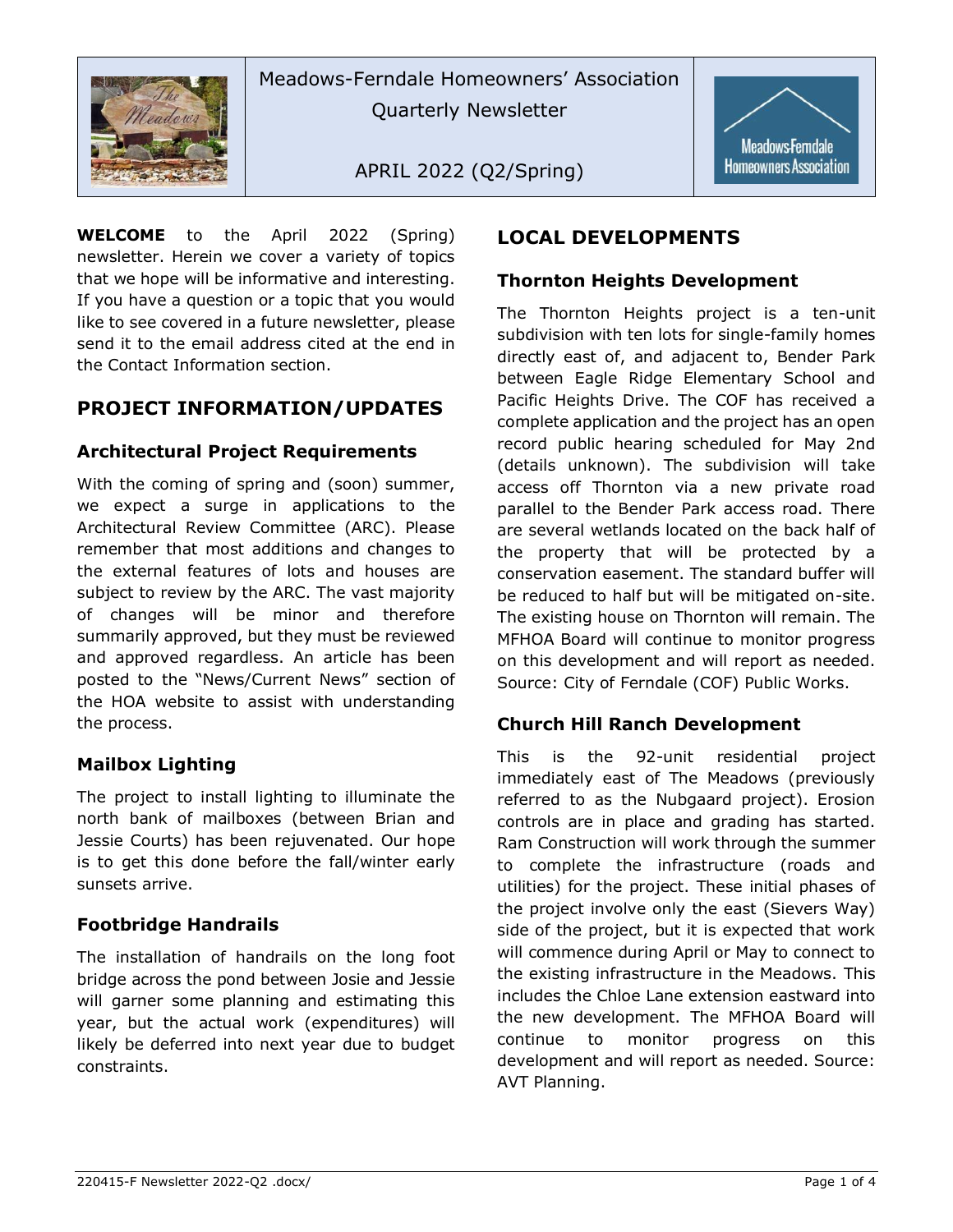#### **Thornton Overpass**

COF officials say the 18-month preload phase of the project has been completed and work can begin on the actual bridge. Once completed the overpass will provide the second access route into Ferndale from I-5 that is not impacted by railroad traffic. The other such route is Main Street. The current (reduced from original plans) configuration takes traffic over the tracks to a siding road on the west side of I-5. Construction of the bridge is expected to begin within two months and continue for the remainder of the project. A project to rebuild a section of Thornton Street between Vista Drive and Malloy Drive approaching the overpass is also scheduled to begin soon. Both projects are on schedule for completion in 2023. The MFHOA Board will continue to monitor progress on this development and will report as needed. More information may be found on the project [website.](https://www.cityofferndale.org/public-works-department/capital-projects/thornton-railroad-overcrossing-project/) Source: Whatcom County News and COF Public Works.

## **Friberg Annexation**

The City of Ferndale is considering the annexation of 110 acres (11 parcels) of land across Thornton Avenue from our Meadows Community. This property will be zoned for residential and (potentially) small business development. What we currently know about this project is documented in a report posted to Current News section of the HOA website.

# **OTHER TOPICS**

#### **Welcome Letters**

The Meadows HOA Board has started to personally welcome new residents by delivering an informative letter, their mail keys and a one-pound bag of Tony's coffee. The letter includes information about points of contact, governing documents, policies, the HOA email, and the HOA web page.

We hope that this gesture will reflect the kind of neighborhood they have moved into. Welcome to all our new neighbors! We are glad you are here!

# **Traffic Safety**

A friendly reminder to please obey the posted speed limits for our neighborhood (25 mph) and the nearby schools (20 mph when the lights are flashing and 25 mph otherwise). We care about our neighbors and our neighbor's children and ask that we all keep a close eye for the little people who might be biking, scootering, or running around in our nice spring weather. Not everyone remembers that they should look both ways, or that they should not dart out from between cars. Slow down, you just might prevent a tragedy.

## **Nearby Points of Interest (Dog Parks)**

As you know, dogs are required to be on-leash in most city parks, protected native growth areas, and on all public streets in Ferndale and Bellingham. This certainly includes our trails here in The Meadows, however there are some excellent options nearby where dogs can have the off-leash freedom most of them love. Here are a few:

- **Hovander Homestead Park**. This park near downtown Ferndale (5299 Neilsen Ave) has been closed since October due to flooding but is due to reopen in May. It features a big loop trail that is roughly a mile around. Parking is available but requires a Discover Pass [\(see where/how to purchase\)](https://www.discoverpass.wa.gov/133/Where-to-Buy#:~:text=The%20Discover%20Pass%20may%20be%20purchased%3A%20Online%20In,licenses%20are%20sold%20By%20phone%20by%20calling%20866-320-9933).
- **Vanderyacht Park**. Located near downtown Ferndale along the Nooksack River on the north side of Main Street (1945 Washington St). It includes riverbank access, a half mile loop around a small lake, free parking, and a restroom that is open in summer.
- **Little Squalicum Park**. This park is relatively close to Ferndale at 640 Marine Drive in Bellingham, just south of the Bellingham airport. It features beach access, good trails, and easy parking. Many fans of off-leash spaces say this is their favorite park.
- **Arroyo Park**. Near Fairhaven (1700 Old Samish Rd, Bellingham), so a little further to travel from Ferndale, but very popular as an off-leash destination. Rather hilly, lush, and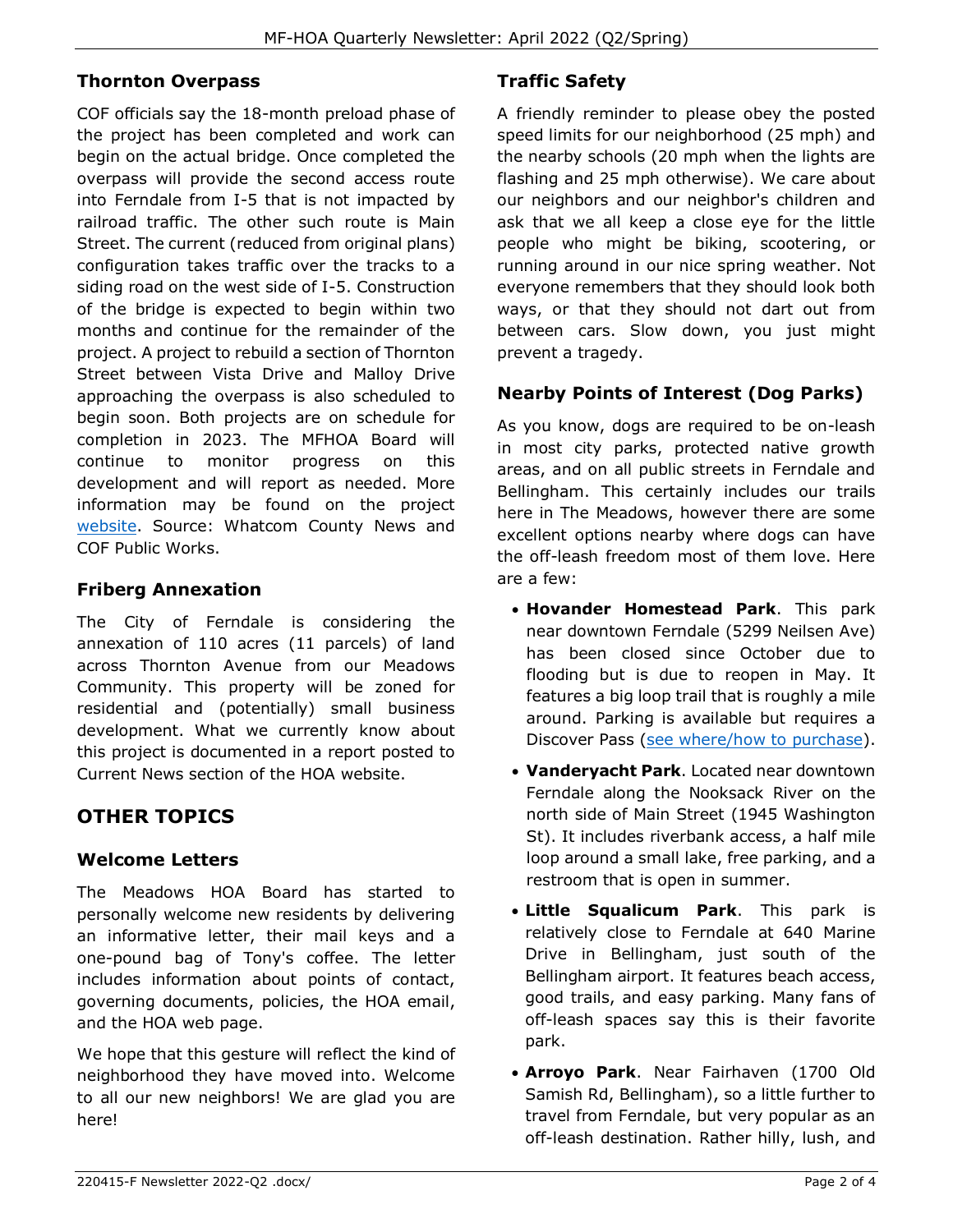forested. The off-leash area is just past the famous bridge.

• **Whatcom Falls Park**. Very large and popular park in Bellingham with spectacular waterfalls and many easy trails. Parking is available on all four sides of the park, but the main entrance is at 1401 Electric Ave. The off-leash areas are indicated on signs as you enter.

#### **Snails and Slugs**

Snails and slugs are a common problem, especially in areas of generally high humidity.

They can be destructive to both wild and decorative plants as well as to agricultural crops because they consume species friendly



and helpful to the agricultural industry. A variety of snail that is common locally is the so-called vineyard snail (cernuella virgata), pictured here. There are many control measures, but none seem to be particularly effective. More information about species, damage, and control may be found [HERE](https://extension.psu.edu/how-to-control-slugs#:~:text=Metaldehyde%20%2D%20a%20pelleted%20pesticide%20used,only%20as%20a%20last%20resort) and [HERE.](http://ipm.ucanr.edu/PMG/PESTNOTES/pn7427.html)

#### **Snakes**

Snakes are among the most misunderstood of all animals. As a result, many harmless and beneficial snakes have met untimely deaths at

the hands of shovel-wielding humans. Of the dozen or so species of snakes found in Washington, only the Western Rattlesnake can inflict a venomous bite, which it seldom does. It is native to eastern Washington (the "western" in the name refers to the western U.S.) and is seldom seen west of the Cascades. The most common



species of snake in our area is the

Western Garter Snake shown in the photo with two other native but less common snakes. Remember:

• Most snakes in our area are harmless and don't want to encounter you.

- Venomous snakes exist but are very uncommon in our vicinity.
- Snakes eat rats and mice and are a valuable part of the Washington ecosystem.
- Never kill a snake if you leave a snake alone, it will leave you alone.

More information may be found on these websites: Washington Department of Fish and Wildlife [\(WDFW\)](https://wdfw.wa.gov/species-habitats/living/snakes) or [Bellingham Snakes.](http://bellinghamsnakes.com/)

## **LIFE IN OUR WETLANDS**

This section or our bi-monthly newsletter features information about our Native Growth Protection Area (aka Wetlands). It includes photographs and information about resident flora and fauna – as well as tips about how to ensure that the area can be enjoyed by all.

## **Trail Etiquette**

With the arrival of spring, the use of our trail by humans and dogs has increased significantly. Unfortunately, not all the pet waste is being disposed of properly. Please use the pet stations (with bags and trash cans) that are provided in four places so they are always nearby. If the stations run out of bags, please send a notification via the HOA email.

You are also reminded that the trail is for foot traffic only and users (both people and pets) should stay on the trail, which is clearly marked at all authorized entry points. Please note that those "other" wide paths composed of large rocks are defined in the PLAT of our development as access easements for maintenance or emergency vehicles only and are not intended for foot traffic. If the rocks under your feet are larger than a grape, you are most likely in the wrong place. It is also worth noting that our trail is a segment of the Ferndale municipal trail system and is open to the public.

#### **Beavers**

An update on the beavers in our native growth protected areas:

We believe there is currently one beaver residing in our pond system. While it did appear that it